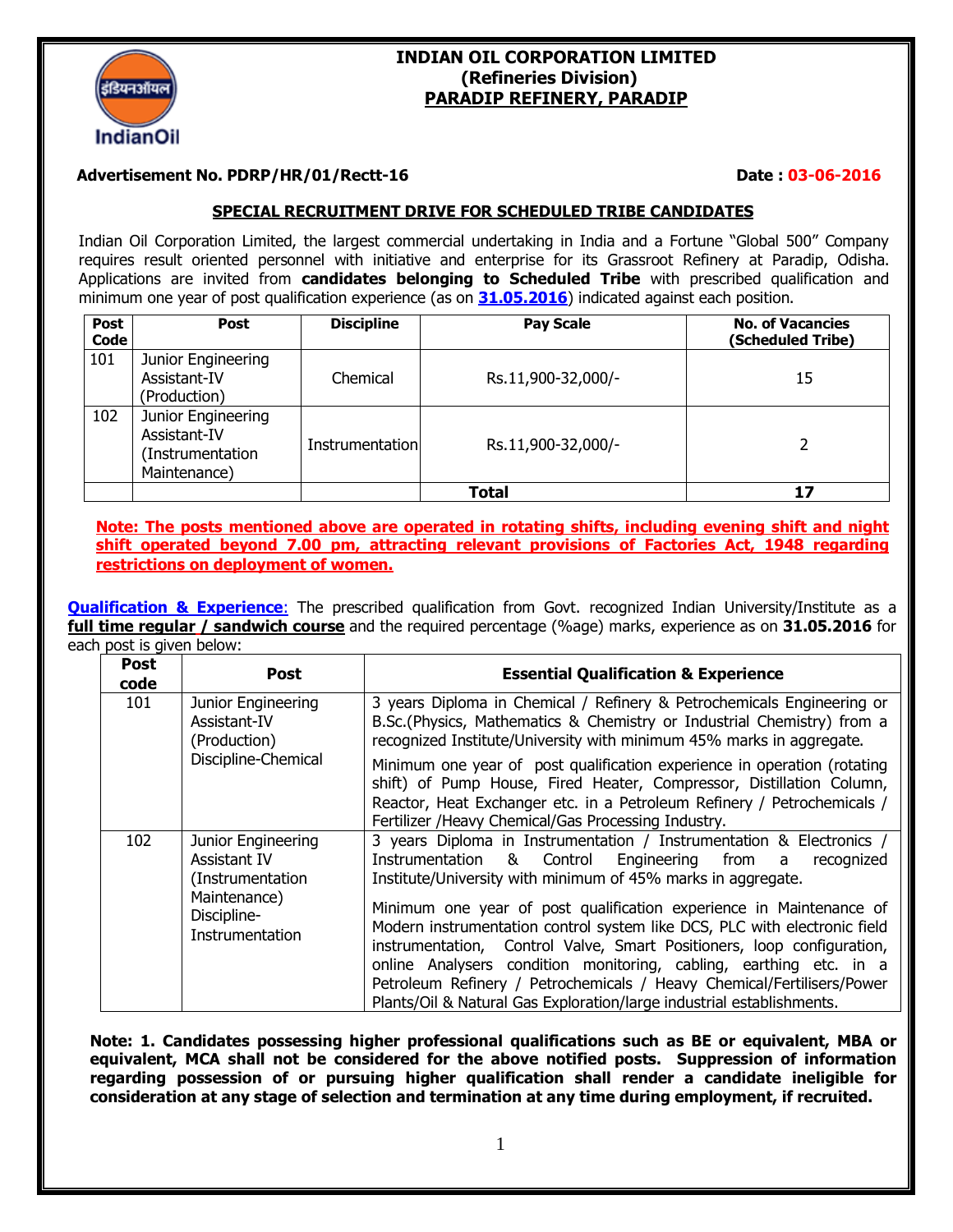**2. Large Industrial Establishment shall mean an industrial / manufacturing unit whose investment in plant & machineries exceeds Rs. 10 crores and which has been in operation. Copy of the relevant page of the last published Balance Sheet of the establishment must be attached with the physical application under self certification by the candidate.** 

# **AGE LIMIT:**

- · Minimum 18 years and maximum 31 years as on **31.05.2016** (relaxable by 1 year for candidates having requisite experience of one year).
- · Age relaxation applicable for Ex-Serviceman as per Govt. directives.

## **PAY & PERKS:**

In addition to the Basic Pay, DA, other benefits like Provident Fund, Employees' Pension Scheme under PF, Gratuity, HRA or Company Quarters, Children Education Allowance, LTC / LFA, medical benefits, productivity / performance linked incentive, leave encashment, conveyance allowance, superannuation benefits, Post Retirement Medical Attendance benefits etc. shall also be admissible as per the rules of the Corporation.

### **SELECTION METHODOLOGY**:

- Selection would be based on written test of 3 hours duration. The candidate will have to obtain minimum qualifying marks (35% marks) in the written test.
- · Shortlisted candidates will be required to undergo Skill / Proficiency / Physical Test and only those candidates who qualify shall be considered in order of merit.
- · Candidates will have to qualify successfully through each stage of the selection process and pre-employment medical fitness for being adjudged suitable for selection.
- · Candidates are advised to ensure that they are medically fit as per Indian Oil's pre-employment medical standards. Candidates are advised to go through the "Guidelines and Criteria for Physical Fitness for Pre-employment medical examination" before they commence the application process. The guidelines in this regard are placed on our website **www.iocrefrecruit.in**

# **CONCESSIONS/RELAXATION:**

- · ST candidates appearing for **Written Test** and **Skill / Proficiency / Physical Test** will be reimbursed single second class railway fare from the nearest railway station of the mailing address to the place of Written Test and Skill / Proficiency / Physical Test and back by the shortest route on production of ticket, provided the distance is not less than 30 KMs.
- No application fee is to be paid by the applicant.

# **GENERAL INSTRUCTIONS:**

- · Candidates are advised to carefully read the full advertisement for details of educational qualification and other eligibility criteria before submission of on-line application.
- · The prescribed qualification should be from a **Govt. recognized Indian University/Institute as a full time regular / sandwich course. Qualifications obtained through Correspondence / distance mode or part time course shall not be considered.**
- · Training period shall not be counted towards experience. However, the period of apprenticeship training in respect of candidates who have successfully completed Apprenticeship training under Apprentices Act, 1961 / Apprentices (Amendment) Act, 1973 in the relevant trade /discipline **in any of IOCL Refineries or Industries as specified above** in the Essential Qualification & Experience criteria for the relevant post shall be considered as experience **for the above posts.** Age relaxation equivalent to the period of Apprenticeship training shall be given to Apprentices. However, in such case no further relaxation will be granted on account of experience.
- · **The vacancies notified above involve working in operations and maintenance activities in Plant area (rotating shifts). Petroleum Refining is considered as complex and hazardous process and hence vacancies notified above are not identified for Persons with Disabilities.**
- · Applicants from Govt. /Semi Govt. /PSU will be required to submit their application through proper channel (after on-line application) and produce **"No Objection Certificate" at the time of Skill / Proficiency / Physical Test, failing which the candidate will not be allowed to appear in the Skill / Proficiency / Physical Test**. Such candidates must also submit proper release order from their employer at the time of joining.
- The candidate must have the prescribed qualification, experience and age as on **31.05.2016.**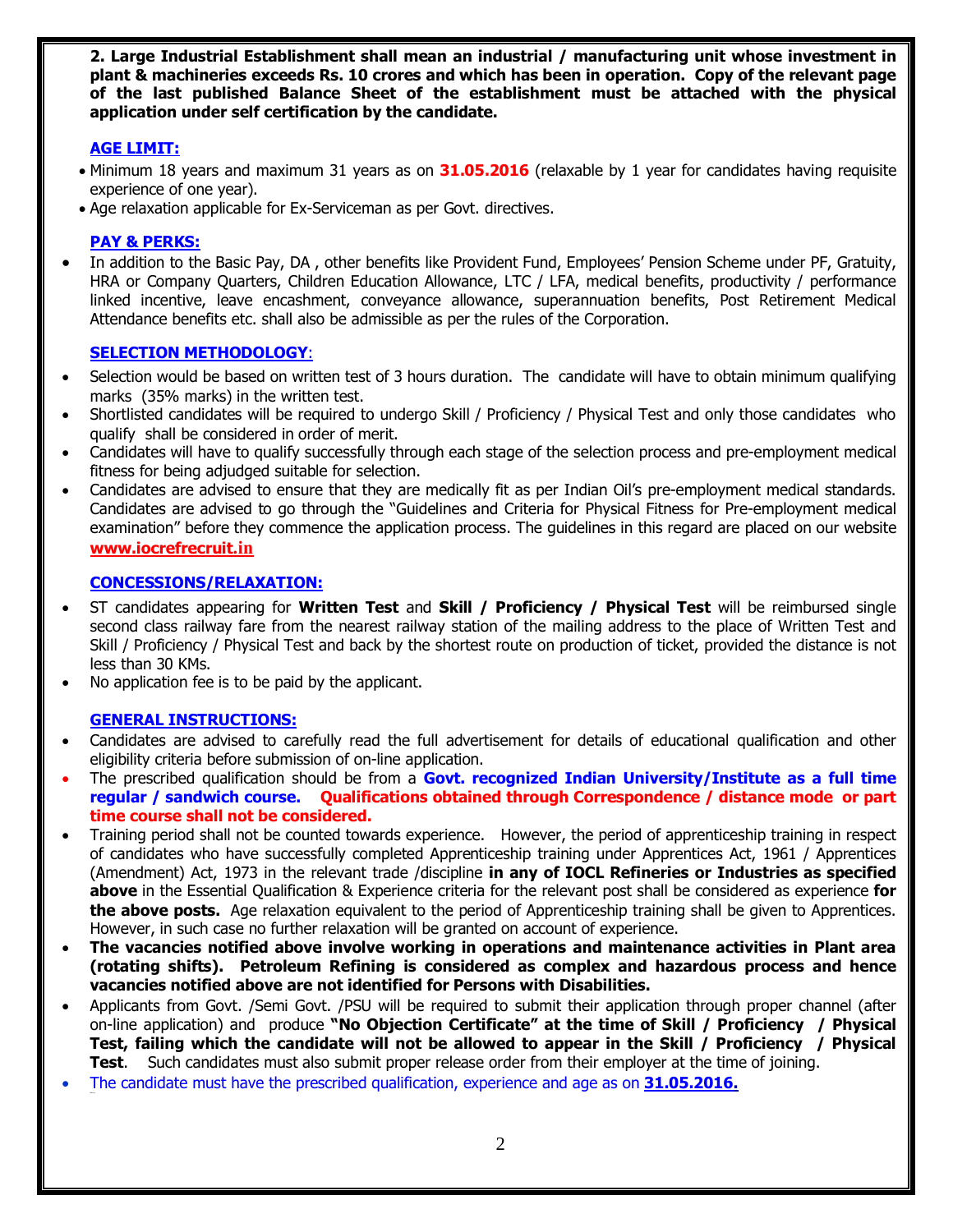- Incomplete applications, not supported by self authenticated copies of relevant documents, not fulfilling the eligibility criteria or those received after the last date of receipt of applications shall not be considered and shall be treated as "Rejected".
- · One candidate can apply for one post only. Candidates applying for more than one post will not be considered and their application will be rejected.
- · The decision of the Management will be final and binding on all candidates on all matters relating to eligibility, acceptance or rejection of the applications, mode of selection, cancellation of the selection process either in part or full, etc. No correspondence will be entertained in this regard. Filling up of vacancies is solely at the discretion of the management based on suitability of candidates and no claim will arise for appointment, if some of these vacancies are not filled due to unsuitability/insufficient number of candidates.
- The candidature of the applicants would be provisional and subject to subsequent verification of certificates/ testimonials. At any stage of the selection process, if it is found that any candidate has furnished false or incorrect information then the candidature / appointment of the candidate is liable to be cancelled.

### **Requirement before filling on-line application form**

The candidate must have an active email ID which must be valid for at least one year as all future communication (including issue of admit card), with candidate will take place only through email. Candidates are advised to mention their correct e-mail id and keep checking their e-mail messages as all future communication including e-mail messages to download Call letters for written test shall be sent only through e-mail. All the candidates are also advised to keep a printout of the online application form as candidates must mention their Application No. and Date of Birth for downloading Call letters from the website **www.iocrefrecruit.in** The candidate should have **relevant documents/certificates pertaining to age, qualification, caste, experience, scanned copy of recent passport size colour photograph (Height: 125pixels , Width: 95 pixels, Size : not less than 10 kb, Format : .JPG) and signature in black ink (Height: 40pixels , Width: 150 pixels, Size : not less than 4 kb, Format : .JPG) etc. ready before applying on-line**. The signature placed on the application form must be the same as uploaded in the online recruitment package.

#### **How to Apply**

- · Candidates meeting the above prescribed eligibility criteria may visit website **www.iocrefrecruit.in** and **apply online from 10-06-2016 to 04-07-2016**.
- · After successfully applying/registering on-line application**, candidate must take a print out of the filled-in on-line application form, put his signature in the space provided for the purpose and send the same along with all supporting documents as mentioned in the checklist attached to the application form by ordinary post to Indian Oil Corporation Limited, Paradip Refinery, Post Box No. 145, General Post Office (GPO), Bhubaneswar-751001, Odisha.** The last date of receipt of printout of online application form along with supporting documents **at the above address is 14-07-2016**. Print-out of online application received after last date shall be summarily rejected. **Candidates who submit separate applications without submitting their application through online mode and print-out thereof shall not be considered.**
- Canvassing in any form is liable to render the candidate ineligible for any of the above posts.
- · Queries, if any, may be addressed to the e-mail id : **pdrp-recruitment@indianoil.in** or **06722 - 252040**
- · Amendments, if any, to this advertisement shall be hosted on website **www.iocl.com and www.iocrefrecruit.in** Candidates are advised to refer to the above-website periodically for updates.

#### **IMPORTANT DATES**

| DATE OF OPENING OF ONLINE APPLICATION                                                          | $: 10 - 06 - 2016$ |
|------------------------------------------------------------------------------------------------|--------------------|
| LAST DATE OF SUBMISSION OF ONLINE APPLICATION                                                  | $: 04-07-2016$     |
| LAST DATE OF RECEIPT OF PRINTOUT OF ONLINE APPLICATION<br>FORM ALONG WITH SUPPORTING DOCUMENTS | $: 14-07-2016$     |